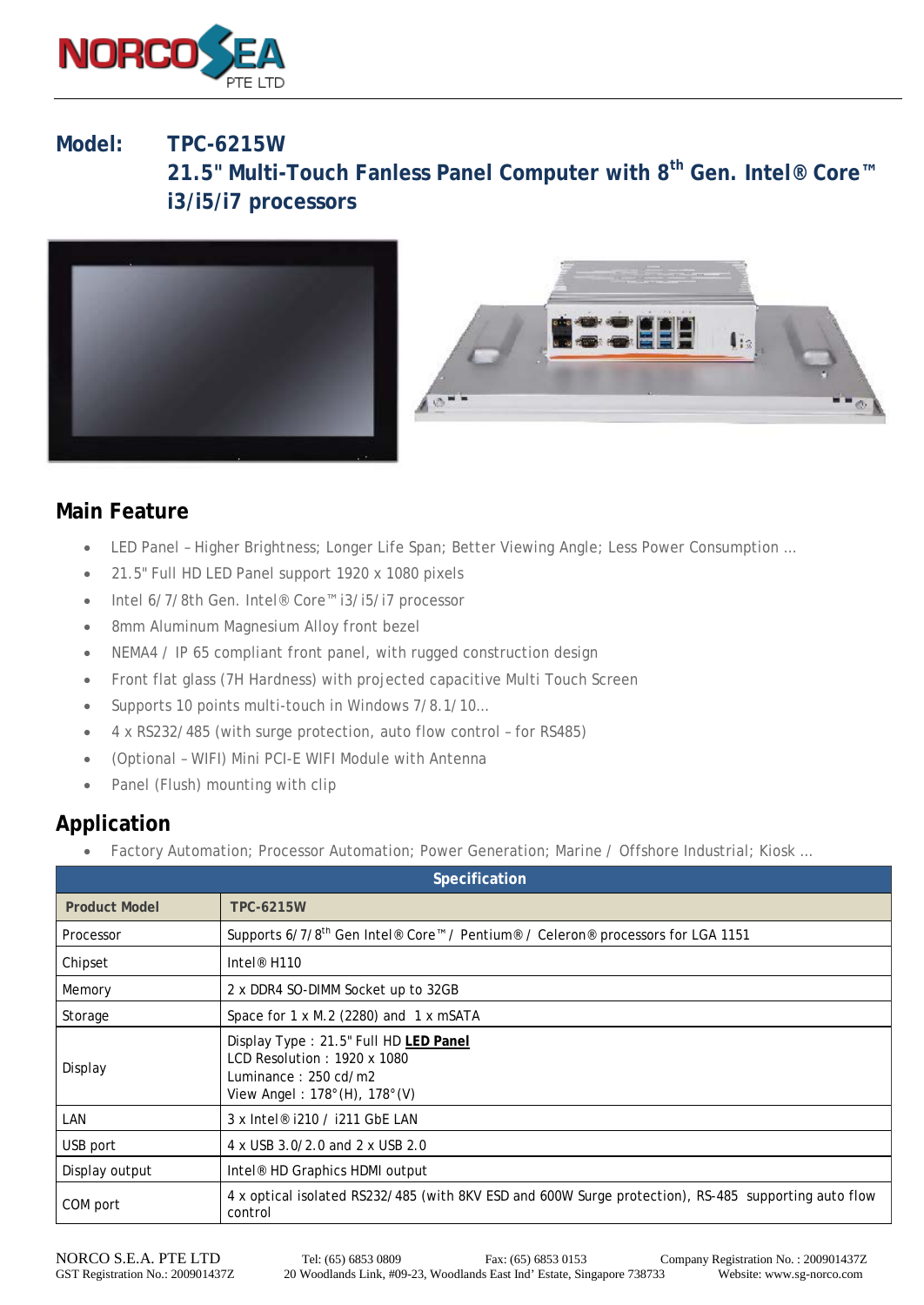

| Expansive interface         | 1 x Mini PCI-E (full size)                                                                                                                                                                                                                                                        |                                                                                                                                                                                                        |  |  |  |  |  |
|-----------------------------|-----------------------------------------------------------------------------------------------------------------------------------------------------------------------------------------------------------------------------------------------------------------------------------|--------------------------------------------------------------------------------------------------------------------------------------------------------------------------------------------------------|--|--|--|--|--|
| Back panel I/O port         | 3 x RJ45, 4 x USB 3.0/2.0, 2 x 2.0, 1 x HDMI, 4 x RS232/485, 1 x Power<br>Switch, 8 x DI & 8 x DO, DC input terminal (12-24VDC)                                                                                                                                                   |                                                                                                                                                                                                        |  |  |  |  |  |
| Supporting OS               |                                                                                                                                                                                                                                                                                   | Windows 10; Linux; Real-time operating system (RTOS) such as VxWorks, INtime                                                                                                                           |  |  |  |  |  |
| <b>Touch Screen</b>         |                                                                                                                                                                                                                                                                                   | Internal USB interface controller - Projected Capacitive Multi Touch (10 points)<br>Light transmission: 85% or more<br>Surface hardness: 7H<br>Operation system: DOS; Windows XP / 7 / 8.1 / 10; Linux |  |  |  |  |  |
| Wireless LAN (optional)     | MINI PCI-E WIFI Module with Antenna                                                                                                                                                                                                                                               |                                                                                                                                                                                                        |  |  |  |  |  |
| Construction                | Heavy duty steel and aluminum front panel                                                                                                                                                                                                                                         |                                                                                                                                                                                                        |  |  |  |  |  |
| Environment                 | Operating temperature: -10 °C to 60 °C<br>Storage temperature: -20 °C to 80 °C<br>Storage humidity: 10% to 90% non-condensing<br>Vibration operate SSD: 3 Grms, IEC 60068-2-64, random, 5~500 Hz, 1 hr/axis<br>Shock operate SSD: 30 G, IEC 60068-2-27, half sine, 11 ms duration |                                                                                                                                                                                                        |  |  |  |  |  |
| Compliance                  |                                                                                                                                                                                                                                                                                   | CE; FCC; ROHS                                                                                                                                                                                          |  |  |  |  |  |
| Dimension W x H x D         | 550 x 342 x 74 mm                                                                                                                                                                                                                                                                 |                                                                                                                                                                                                        |  |  |  |  |  |
| Ordering Information:       |                                                                                                                                                                                                                                                                                   |                                                                                                                                                                                                        |  |  |  |  |  |
| <b>TPC-6215W</b>            |                                                                                                                                                                                                                                                                                   | 21.5" Multi-Touch Fanless Panel Computer                                                                                                                                                               |  |  |  |  |  |
| (Optional) Intel Processor  |                                                                                                                                                                                                                                                                                   | Refer to "Processor List"                                                                                                                                                                              |  |  |  |  |  |
| (Optional) AC to DC Adapter |                                                                                                                                                                                                                                                                                   | 12VDC/120watt Power Adapter, input 110-240VAC                                                                                                                                                          |  |  |  |  |  |
| <b>Optional - RAM</b>       |                                                                                                                                                                                                                                                                                   | 4 to 32 DDR4 SO-DIMM RAM                                                                                                                                                                               |  |  |  |  |  |
| Optional - SSD / HDD        |                                                                                                                                                                                                                                                                                   | 128GB to 2TB SSD                                                                                                                                                                                       |  |  |  |  |  |
| <b>Optional - OS</b>        |                                                                                                                                                                                                                                                                                   | Windows 7 or 10 Professional, Windows 10 IoT Enterprise                                                                                                                                                |  |  |  |  |  |

## **Structure Diagram** (Panel cut-off dimension: 534 x 326 mm)



E:2\*USB3.0+GLAN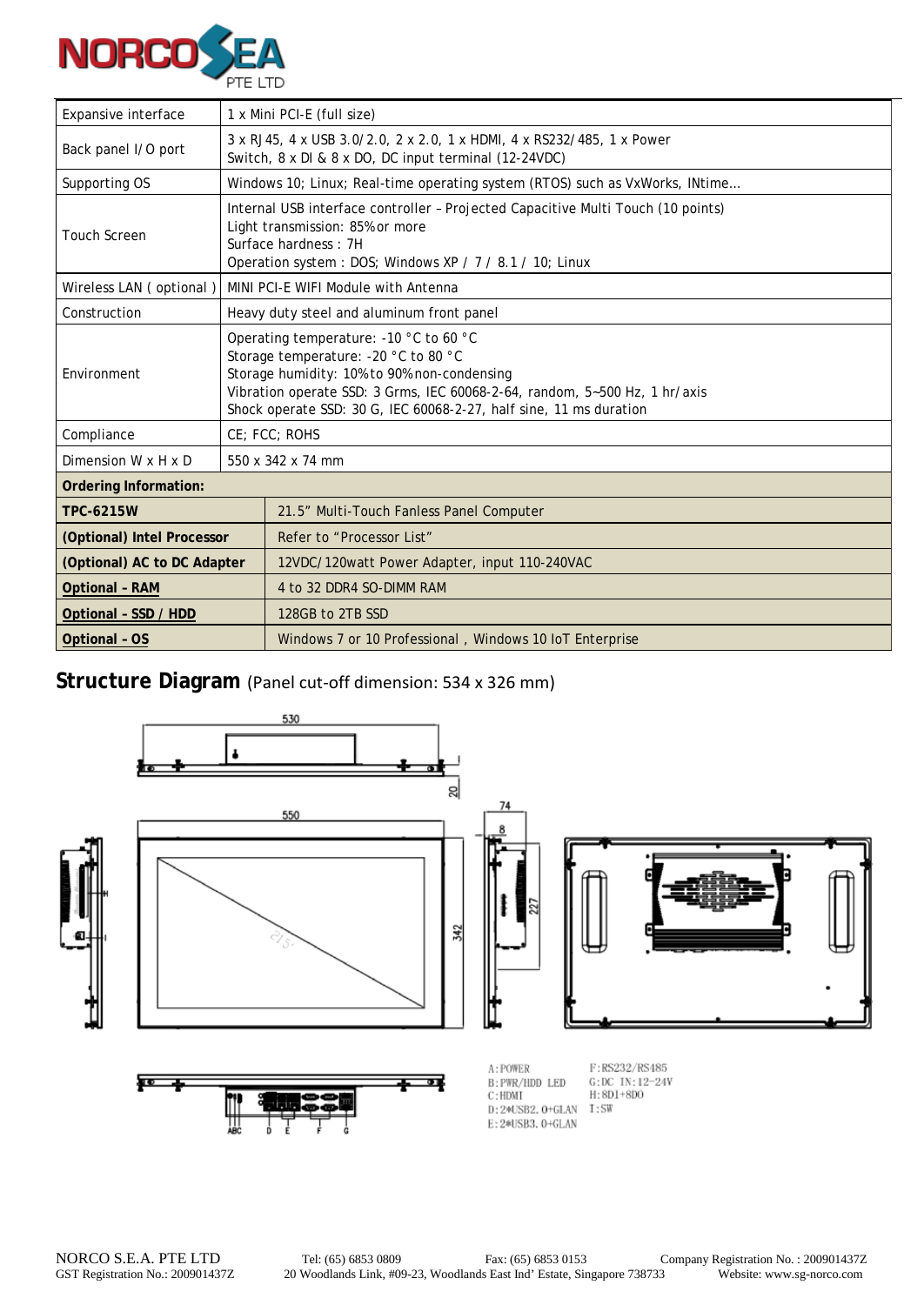

#### **Processor List**

| Core Name   | Processor | <b>CPU No</b> | <b>CPU Speed</b>       | Cache      | Watt | GPU                   |
|-------------|-----------|---------------|------------------------|------------|------|-----------------------|
| Coffee Lake | Core i7   | i7-8700T      | 2.4 - 4.0 (6 x Core)   | 12M        | 35   | HDGraphics630 1150MHz |
| Coffee Lake | Core i7   | i7-8700       | $3.2 - 4.6$ (6 x Core) | <b>12M</b> | 65   | HDGraphics630 1150MHz |
| Coffee Lake | Core i5   | i5-8600T      | 2.3 - 3.7 (6 x Core)   | 9M         | 35   | HDGraphics630 1150MHz |
| Coffee Lake | Core i5   | i5-8600       | $3.1 - 4.3$ (6 x Core) | 9M         | 65   | HDGraphics630 1150MHz |
| Coffee Lake | Core i5   | i5-8500T      | $2.1 - 3.5$ (6 x Core) | 9M         | 35   | HDGraphics630 1100MHz |
| Coffee Lake | Core i5   | i5-8500       | $3.0 - 4.1$ (6 x Core) | 9M         | 65   | HDGraphics630 1100MHz |
| Coffee Lake | Core i5   | i5-8400T      | $1.7 - 3.3$ (6 x Core) | 9M         | 35   | HDGraphics630 1050MHz |
| Coffee Lake | Core i5   | i5-8400       | $2.8 - 4.0$ (6 x Core) | <b>9M</b>  | 65   | HDGraphics630 1050MHz |
| Coffee Lake | Core i3   | i3-8300T      | 3.2 (4 x Core)         | 8M         | 35   | HDGraphics630 1100MHz |
| Coffee Lake | Core i3   | i3-8300       | 3.7 (4 x Core)         | 8M         | 62   | HDGraphics630 1150MHz |
| Coffee Lake | Core i3   | i3-8100T      | 3.1 (4 x Core)         | 6M         | 35   | HDGraphics630 1100MHz |
| Coffee Lake | Core i3   | i3-8100       | 3.6 (4 x Core)         | 6M         | 65   | HDGraphics630 1100MHz |
| Coffee Lake | Pentium   | G5600T        | 3.3 (2 x Core)         | 4M         | 35   | HDGraphics630 1050MHz |
| Coffee Lake | Pentium   | G5600         | 3.9 (2 x Core)         | 4M         | 54   | HDGraphics630 1100MHz |
| Coffee Lake | Pentium   | G5400T        | 3.1 (2 x Core)         | 4M         | 35   | HDGraphics610 1050MHz |
| Coffee Lake | Pentium   | G5400         | 3.7 (2 x Core)         | 4M         | 58   | HDGraphics610 1050MHz |
| Coffee Lake | Celeron   | G4950         | 3.3 (2 x Core)         | 2M         | 54   | HDGraphics610 1050MHz |
| Coffee Lake | Celeron   | G4930T        | 3.0 (2 x Core)         | 2M         | 35   | HDGraphics610 1000MHz |
| Coffee Lake | Celeron   | G4930         | 3.2 (2 x Core)         | 2M         | 54   | HDGraphics610 1050MHz |
| Kabylake    | Core i7   | i7-7700T      | 2.9                    | 8M         | 35   | HDGraphics630 1150MHz |
| Kabylake    | Core i7   | i7-7700       | 3.6                    | 8M         | 65   | HDGraphics630 1150MHz |
| Kabylake    | Core i5   | i5-7600T      | 2.8                    | 6M         | 35   | HDGraphics630 1100MHz |
| Kabylake    | Core i5   | i5-7600       | 3.5                    | 6M         | 65   | HDGraphics630 1150MHz |
| Kabylake    | Core i5   | i5-7500T      | 2.7                    | 6M         | 35   | HDGraphics630 1100MHz |
| Kabylake    | Core i5   | i5-7500       | 3.4                    | 6M         | 65   | HDGraphics630 1100MHz |
| Kabylake    | Core i5   | i5-7400T      | 2.4                    | 6M         | 35   | HDGraphics630 1000MHz |
| Kabylake    | Core i5   | i5-7400       | $\sqrt{3}$             | 6M         | 65   | HDGraphics630 1000MHz |
| Kabylake    | Core i3   | i3-7320       | 4.1                    | 4M         | 51   | HDGraphics630 1150MHz |
| Kabylake    | Core i3   | i3-7300T      | 3.5                    | 4M         | 35   | HDGraphics630 1100MHz |
| Kabylake    | Core i3   | i3-7300       | 4                      | 4M         | 51   | HDGraphics630 1150MHz |
| Kabylake    | Core i3   | i3-7100T      | 3.4                    | 3M         | 35   | HDGraphics630 1100MHz |
| Kabylake    | Core i3   | i3-7100       | 3.9                    | 3M         | 51   | HDGraphics630 1100MHz |
| Kabylake    | Pentium   | G4620         | 3.7                    | 3M         | 51   | HDGraphics630 1100MHz |
| Kabylake    | Pentium   | G4600T        | 3                      | 3M         | 35   | HDGraphics630 1050MHz |
| Kabylake    | Pentium   | G4600         | 3.6                    | 3M         | 51   | HDGraphics630 1100MHz |
| Kabylake    | Pentium   | G4560T        | 2.9                    | 3M         | 35   | HDGraphics610 1000MHz |
| Kabylake    | Pentium   | G4560         | 3.5                    | 3M         | 54   | HDGraphics610 1050MHz |
| Kabylake    | Celeron   | G3950         | 3                      | 2M         | 51   | HDGraphics610 1050MHz |
| Kabylake    | Celeron   | G3930T        | 2.7                    | 2M         | 35   | HDGraphics610 1050MHz |
| Kabylake    | Celeron   | G3930         | 2.9                    | 2M         | 51   | HDGraphics610 1050MHz |
| Skylake     | Core i7   | i7-6700T      | 2.8                    | 8M         | 35   | HDGraphics530 1100MHz |
| Skylake     | Core i7   | i7-6700       | 3.4                    | 8M         | 65   | HDGraphics530 1150MHz |
| Skylake     | Core i5   | i5-6600T      | 2.7                    | 6M         | 35   | HDGraphics530 1100MHz |